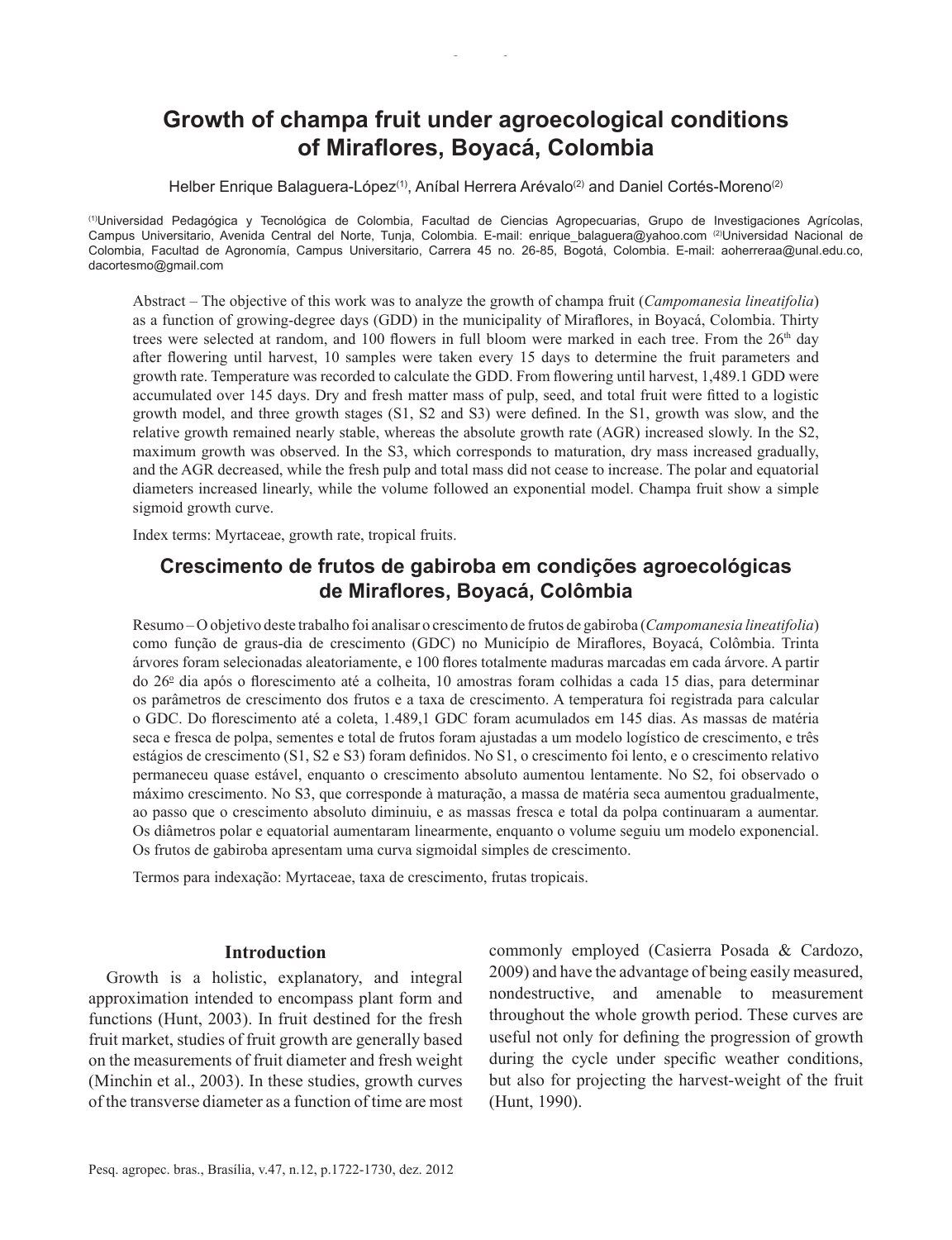Accordingly, the analysis of growth is a quantitative approximation for understanding the growth of a plant or of a population of plants under natural or controlled environmental conditions, and may be carried out by two distinct methods. The first method is based on empirical mathematical functions fitted to the observed growth data and employing data‑smoothing techniques, while the second employs equations proposed for the physiological/biochemical mechanisms believed to be involved in fruit growth (Opara, 2000). Minchin et al. (2003) used the first method to determine the final weight of kiwi fruit, *Actinidia deliciosa* (A. Chev.) C.F. Liang & A.R. Ferguson, and stated that the recorded observations were used to select the most appropriate descriptive function.

Dry matter measurement at defined time intervals permits the determination of the rates that explain the dynamics of growth in fruit, and the main rates are the absolute growth rate (AGR) and the relative growth rate (RGR). AGR describes the changes of size per unit of time, while the RGR describes the rate of size variation per unit of initial size (Hunt, 1990). Fruit growth is commonly analyzed by fitting curves that allow the calculation of AGR and RGR. These curves facilitate the prediction of fruit size and the temporal identification of critical stages, and may aid in the optimization of crop management (Godoy et al., 2008) in order to minimize quality variation in fruit destined for national and export markets.

Temperature controls the developmental rate of many organisms, which require the accumulation of a certain amount of heat to go from one stage of their life cycle to another. According to Rodríguez & Flórez (2006), the measurement of this accumulated heat is known as physiological time, and is expressed in units called growing‑degree days (GDD). This thermal sum is among the methods most frequently used to relate temperature to plant development.

A great variety of fruit species of the Myrtaceae family, which have a great economic importance, occurs in the tropics. These include guava (*Psidium guajava* L.), feijoa [*Acca sellowiana* (O. Berg) Burret], and several species of the genus *Campomanesia*  (Cañizares et al., 2003; Rodríguez et al., 2006; Álvarez‑Herrera et al., 2009; Silva et al., 2009), including champa (*Campomanesia lineatifolia* Ruiz & Pav.). The latter is a fruit tree that produces a highly perishable and climacteric berry (Balaguera, 2011) with a pleasant, sweet and tangy flavor, and enjoys a good acceptance by consumers (Balaguera et al., 2009). These characteristics make it a promising market competitor with other, already established fruit (Álvarez‑Herrera et al., 2009).

Although champa is widely cultivated in the Boyacá department, in Colombia (Balaguera et al., 2009), investigations of its behavior are few. Several studies indicate that its fresh- and dry-mass accumulation follow a simple sigmoid curve. At harvest, fruit weighs approximately 25 g, and has an equatorial diameter of approximately 4 cm (Álvarez-Herrera et al., 2009; Balaguera et al., 2009; Balaguera, 2011). Fruit development from flowering to harvest is reported to last approximately 160 days (Balaguera et al., 2009), although this time may vary with weather conditions (Balaguera, 2011). Despite these reports, fruit growth, seed and pulp have not been analyzed for dimensional increments or respective growth rates as a function of thermal time. Taken together, these analyses would allow the timely scheduling of activities, such as harvesting and other cultivation operations, to partially prevent the high loss of fruit that occurs during the harvest and postharvest.

The objective of this work was to analyze the growth of champa (Campomanesia lineatifolia) fruit as a function of growing‑degree days (GDD) in the municipality of Miraflores, in Boyacá, Colombia.

#### **Materials and Methods**

The experiment was carried out from March to August 2009 in the El Mango farm, Ayatá village, in the municipality of Miraflores, Boyacá department, Colombia, at 5º11'40"N, 73º08'44"W and 1,432 m altitude. The experimental site has an annual precipitation varying from 2,000 to 3,000 mm, occurring in a monomodal period between April and September. Mean temperature during the study was 22.3°C, with an average minimum and maximum of 19.2 and 27.9°C, respectively, and an average relative humidity of 80.1%. According to the Holdridge life zone, Miraflores belongs to the premontane moist forest. The investigation phase was conducted in the Fisiología Vegetal y Poscosecha laboratories, Facultad de Agronomía of the Universidad Nacional de Colombia, Bogotá, Colombia.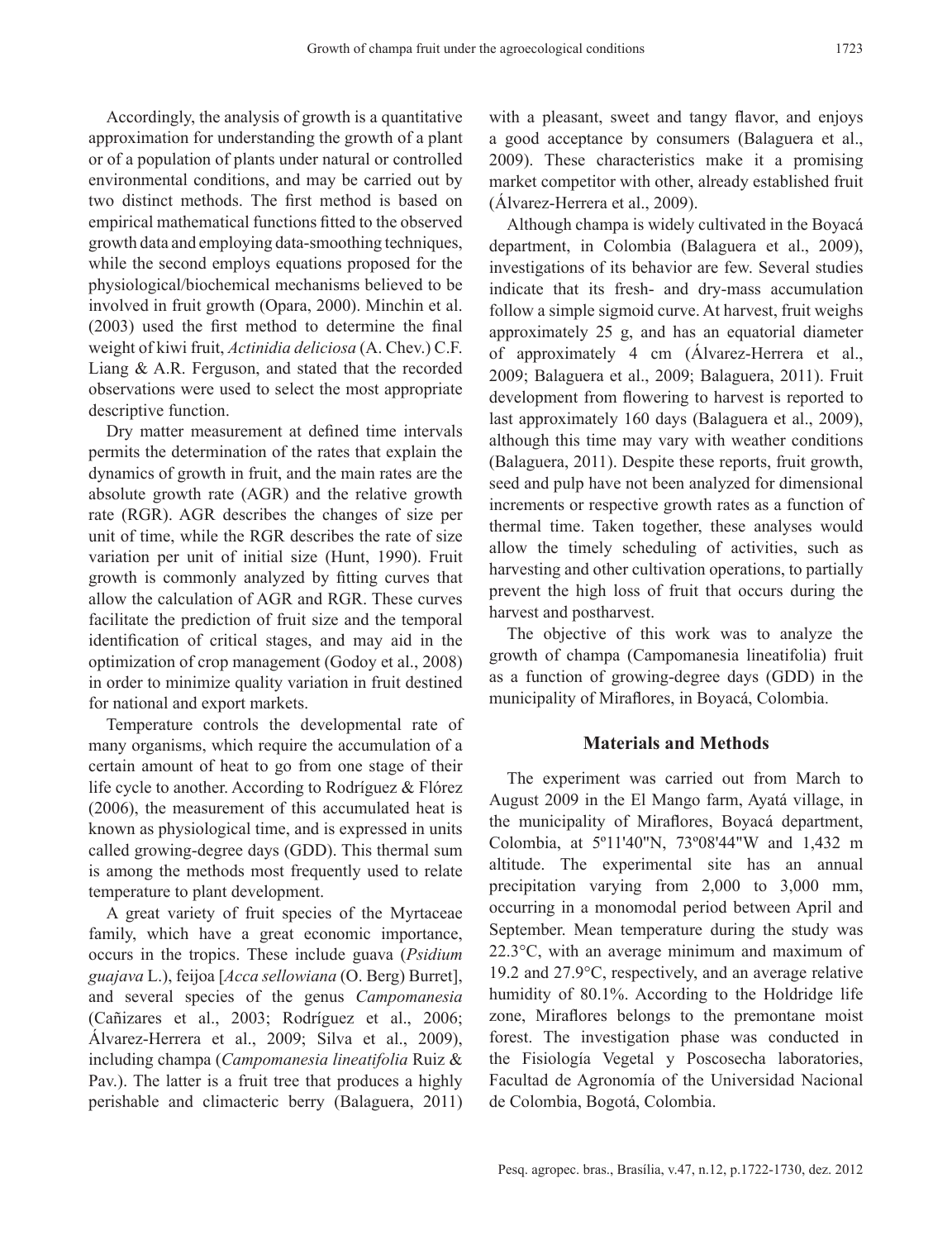Thirty champa trees (unknown cultivar) of approximately 10 years of age, spaced at 8x8 m, were randomly selected. In the middle third of each tree, 100 individual flowers in full bloom were marked with silicone rubber. Ten samplings were done during the research, starting 26 days after flowering (DAF); in each sampling, 10 fruit were harvested at random from each tree. Sampling was done every 15 days, except for the last which took place seven days after the ninth sampling.

The thermal time as the accumulation of GDD, was calculated after flowering using the formula of Almanza et al. (2010): GDD = ((Tmax + T min)/2) - Tbase, in which: Tmax is the maximum daily air temperature; Tmin is the minimum daily air temperature; and Tbase is the temperature at which the metabolic process of champa is minimal. The Tbase for guava, which is 12°C (Salazar et al., 2006) was used. This decision was made due to the absence of reports on the base temperature of champa fruit.

In each sample, fresh mass of seeds, edible part (pulp plus cortex), and total fruit were determined to within 0.001 g using a precision balance V 1000 model, (OHAUS, Barcelona, España). Dry mass was determined in the same samples following drying at 75°C to a constant weight. The polar and equatorial diameters were determined with a digital caliper to within a precision of  $0.01$  mm. Fruit volume  $(cm<sup>3</sup>)$  was estimated by water displacement after submergence in a graduated cylinder. The AGR and RGR were determined by functional analysis following the method of Carranza et al. (2009).

A descriptive analysis was performed to determine the means and standard errors. Each of the variables was plotted against the physiological time (GDD) and chronological time (days), and the most appropriate statistical model was determined using SAS 9.2 software (SAS Institute, Cary, NC).

## **Results and Discussion**

From flowering until harvest, there were a total of 1,489.1 GDD in 145 days (Figure 1). For the same zone (Miraflores, Boyacá), Balaguera et al. (2009) reported a duration of 160 days. This considerable difference, according to Castro Neto & Reinhardt (2003), may be attributed to variations in the plant growth cycle and, consequently, to the length of the reproductive and fruit

growth periods. This effect highlights the importance of expressing the growth and development of champa fruit in terms of physiological time, given that in the tropics, temperature is the environmental variable that exerts the most influence on crop development by its action on the enzymatic reactions that directly or indirectly mediate the developmental processes (Normand & Léchaudel, 2006).

As the ambient temperature falls, plant development rates have been reported to also decline to a low temperature limit at which development ceases. In contrast, as the temperature rises, the development rates rise to an optimal temperature, after which they decline and eventually cease at their maximum development temperature (Trudgill et al., 2005). This observation indicates that the temperatures that prevailed during the present study were more favorable for fruit development so that the development cycle was shortened compared with that reported by Balaguera et al. (2009). The champa developmental period in comparison with the ones of other Myrtaceae show that it is greater than that reported for *Eugenia stipitata* McVaugh (araza) of 8.5 weeks (Hernández et al., 2007), and similar to that of feijoa, for which Rodríguez et al. (2006) found that fruit of clones 41 (Quimba) and 8‑4 required 154 and 147 days, respectively.

Dry mass accumulation indicates that champa fruit undergo a simple sigmoid growth (Figure 1), fitting a logistic growth model (Table 1), in accordance with the findings of Álvarez-Herrera et al. (2009) and Balaguera et al. (2009) for the same species. This sigmoid curve, which is characteristic of fleshy fruit (Opara, 2000), has also been encountered in *E. stipitata* (Hernández et al., 2007), feijoa (Rodríguez et al., 2006), and *Campomanesia pubescens* (DC.) O. Berg (guabiroba) (Silva et al., 2009). In contrast, in guava, the accumulation of the fresh and dry mass follows a double sigmoid curve (Cañizares et al., 2003), indicating that not all Myrtaceae have the same growth pattern.

The three phases of fruit growth are shown in Figure 1. In the S1, there is a low rate of growth from fruit formation until 582.1 GDD (54 DAF), at which point fruit mass reached 0.48±0.03 g, indicating a low‑material content, due to the process of cell division which is predominant in this phase (Opara, 2000). In the S2, dry mass grew in a continuous and considerable manner up to  $1422.8$  GDD (138 DAF) with  $4.13\pm0.45$  g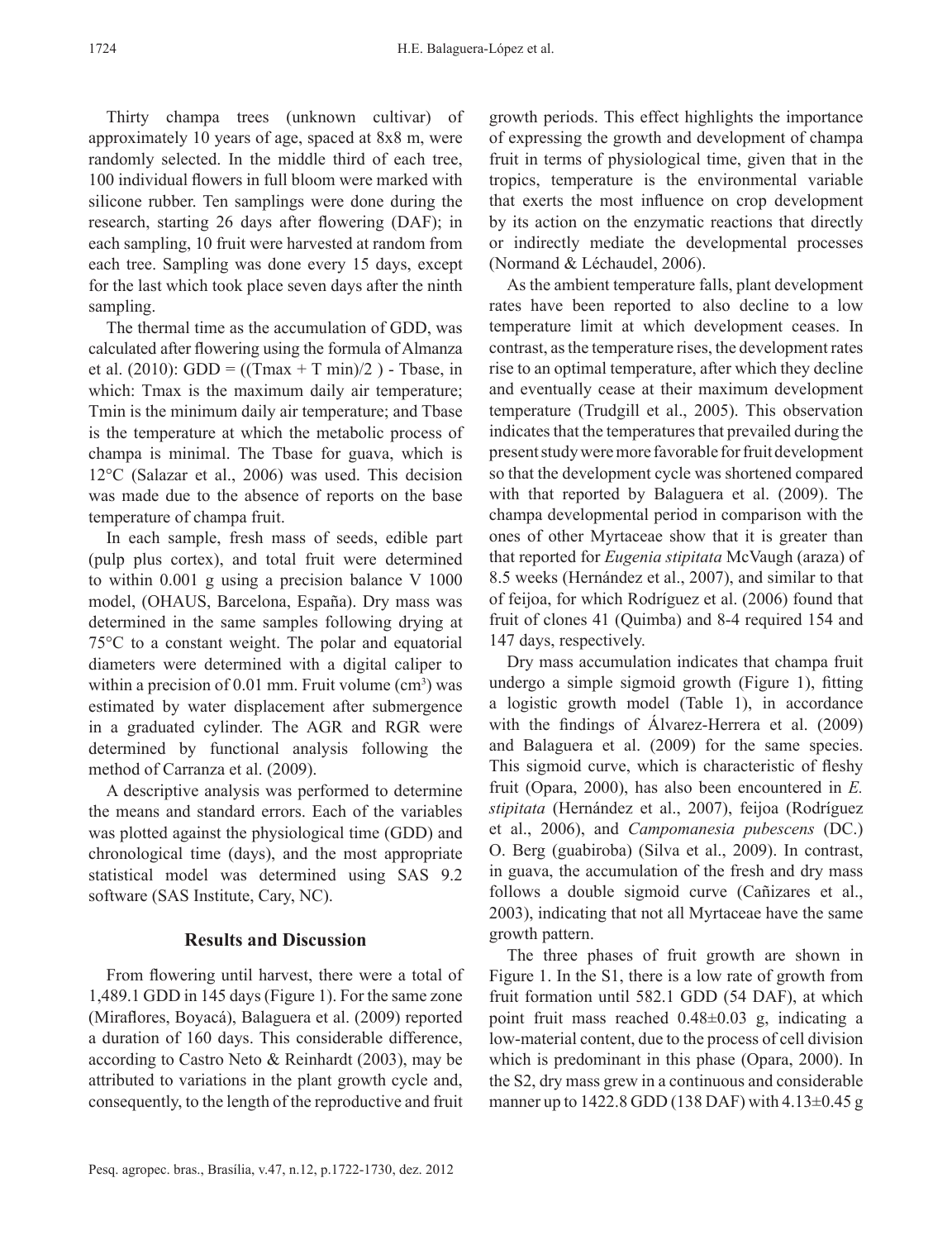gain. In this phase, the predominant processes are fruit filling and possibly a decline in respiration. Finally, the maturation phase, S3, occupied only 66.3 GDD and ended at 1422.8 GDD (145 DAF), when fruit dry mass was 4.29±0.36 g, which was a lower value than the 5.21 g reported by Balaguera et al. (2009) for this fruit.

The increase of champa fruit dry mass may be explained by the formation of proteins, sugars, and other substances accumulated during fruit development. Castro Neto & Reinhardt (2003) stated that the accumulation of dry mass might be a consequence of the higher contribution of photosynthesis associated with the translocation of dry matter from other parts of the plant to the fruit, with the remobilization of previously photosynthesized photoassimilates accounting for 40 to 50% of the fruit weight.

The AGR showed a slow increase during the first growth phase and, subsequently, increased rapidly to its maximum of 0.00545 g GDD at 1208.5 GDD. AGR then decreased until harvest (Figure 1). Thus, the maximum growth rate occurred during the second development phase, which agrees with observations in *E. stipitata* (Hernández et al., 2007) and feijoa (Rodríguez et al., 2006). AGR behavior showed only one maximum, as is typical for fruit with a simple sigmoid growth, such as apple (Yuri et al., 2011), but differs from fruit with a double sigmoid behavior, in which the AGR shows two maxima (Almanza et al., 2010).

The RGR fell continuously up to 582.1 GDD, but slowly at 0.00348 g per g per GDD and, subsequently, declined drastically until harvest (Figure 1). This corroborates the sigmoidal growth of champa fruit and



**Figure 1.** Behavior of the total dry matter mass (A), total fresh matter mass B, absolute (AGR) and relative growth rate (RGR) of dry matter mass (C), and AGR and RGR of fresh matter mass (D) during the growth of champa (*Campomanesia lineatifolia*) fruit, in function of the accumulation of degree days, under the agroecological conditions of Miraflores, Boyacá, Colombia, 2009. Vertical bars indicate the standard error  $(n=10)$ . Stages of development: S1, cell division; S2, cell elongation; S3, maturation.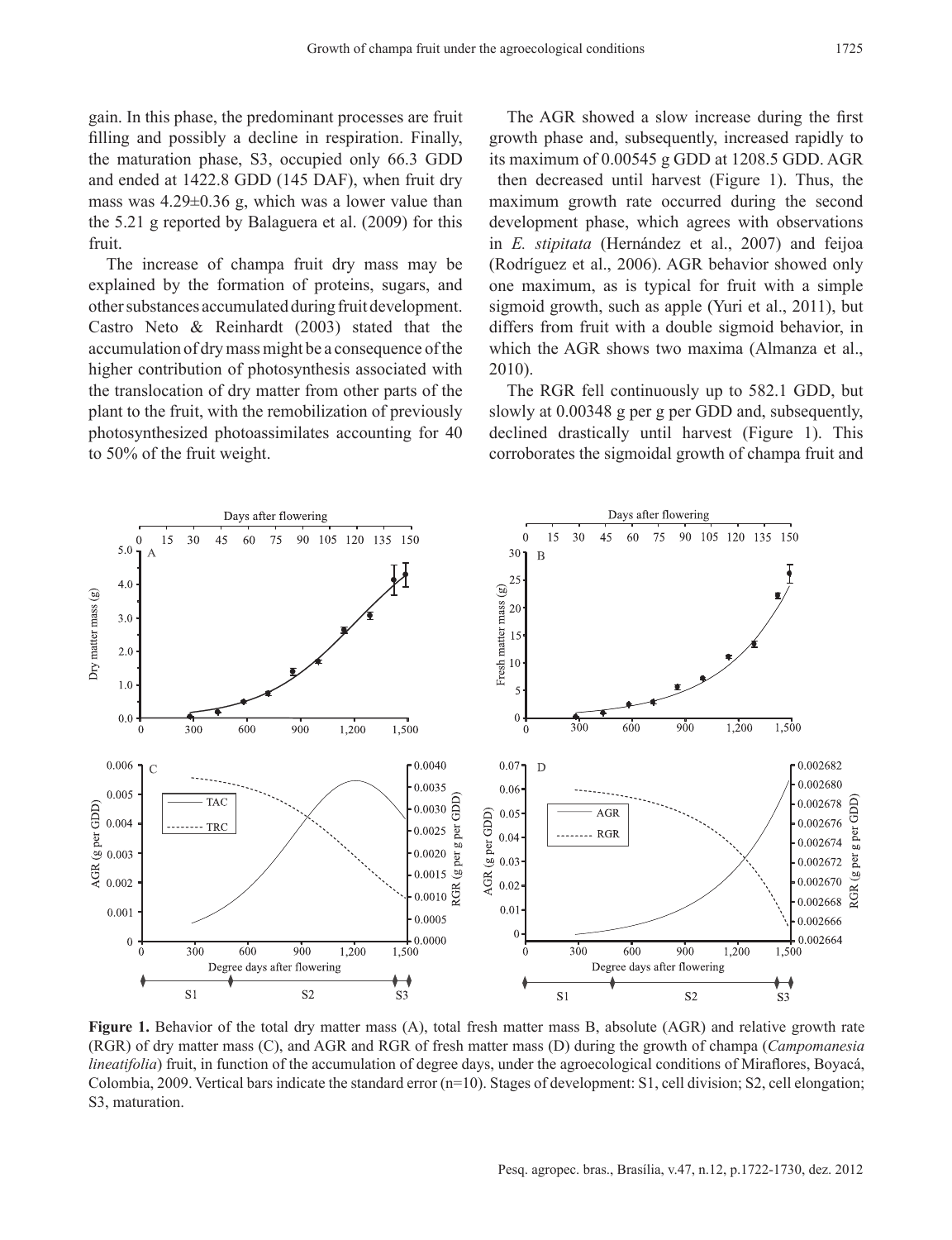agrees with the findings of Casierra‑Posada et al. (2007) for tomato. However, the RGR decrease in champa was slower during the initial stage of development, due to the longer duration of fruit growth.

The AGR is an indicator of the sink potential of fruit (Hunt, 2003). In agreement with this idea, Casierra Posada & Cardozo (2009) comment that is important to apply agricultural operations to improve dry matter accumulation in fruit at the highest AGR because fruit are most sensitive to influences, such as foliar fertilization, water supply, and the availability of light, during this period. The AGR is a growth index that expresses efficiency, as the rate of size increases in units of size and time, and, for fruit, it indicates the gain obtained as a sink, given that most of the fruit photoassimilates are provided by the leaves, and a smaller part by the photosynthesis of the fruit itself during its green stage (Casierra Posada & Cardozo, 2009).

Champa fruit fresh mass was fitted to a logistic model (Table 1); however, no cessation of fresh-mass accumulation in the ripening phase was apparent. This situation was also observed in feijoa (Rodríguez et al., 2006). At harvest, fruit reached  $26.13 \pm 1.69$  g (Figure 1). During the first stage, the increase of fresh mass was low, due to the elevated cell division which took place in this period, which began before anthesis and continued until the first days of fruit set. Cell division is stimulated by the action of phytohormones associated with pollination (Nacif, 1991). Cell elongation occurs next, influenced by the cell wall plasticity and by turgor pressure of the cells, which lead to a pronounced expansion of volume and mass. In this process, several hormones are reported to potentially

**Table 1.** Fitted equations for the parameters of growth of champa fruit in function of the accumulation of degree days, under the agroecological conditions of Miraflores, Boyacá, Colombia.

| Parameter           | Model                                      | $R^2$ |
|---------------------|--------------------------------------------|-------|
| Fresh fruit mass    | $Y = 4363.6/1 + e^{0.00268*(GDD 3130.5)}$  | 0.97  |
| Dry fruit mass      | $Y = 5.7283/1 + e^{0.00381*(GDD 1208.6)}$  | 0.99  |
| Fresh pulp mass     | $Y = 9960, 6/1 + e^{0.00241*(GDD 4088.4)}$ | 0.97  |
| Dry pulp mass       | $Y = 3.1651/1 + e^{0.00424*(GDD 998.2)}$   | 0.99  |
| Fresh seed mass     | $Y = 9.9938/1 + e^{0.00711*(GDD 1382.7)}$  | 0.98  |
| Dry seed mass       | $Y = 1.6030/1 + e^{0.00826*(GDD 1253.2)}$  | 0.98  |
| Equatorial diameter | $Y = 0.023x + 3.175$                       | 0.98  |
| Polar diameter      | $Y = 0.017x + 3.039$                       | 0.97  |
| Volume              | $Y = 0.2157e^{0.0034x}$                    | 0.94  |

be implicated in fruit growth, with auxins playing a major role (Campbell & Reece, 2007). However, the curve was not asymptotic, possibly due to the continued accumulation of photoassimilates and water (Grange, 1996) in the final growth stage of the fruit.

Champa fruit moisture content was 83.4% at harvest, which was slightly greater than that reported by Balaguera et al. (2009), but lower than the 88.8% moisture of fruit of *Campomanesia phaea* (O. Berg) Landrum (Vallilo et al., 2005). This value is characteristic of fruit of the Myrtaceae family, which are mostly fleshy and succulent (Biffin et al., 2010).

Fresh mass behavior was confirmed with the AGR, which did not show a typical bell shape but rose continuously throughout the growth period with 0.00565 g GDD at the end of S1, and 0.0636 g GDD at harvest (Figure 1). The RGR fell continually, but its decrease was more pronounced after 582.1 GDD. At the beginning, the RGR was 0.00267 g per g per GDD, and at the harvest, it was 0.00266 g per g per GDD (Figure 1D). According to Carranza et al. (2009), the RGR expresses the dry‑mass increase in the plant (in this case, in the fruit), in a given time interval, with respect to the initial value of the produced and accumulated dry mass. Thus, the RGR tends to decrease during growth.

Fresh and dry masses of the edible part showed a behavior that fitted a logistic growth model (Table 1). Fresh mass of the edible part showed a gradual rise up to  $2.04 \pm 0.13$  g at 582.1 GDD, and, thereafter, the increment was continuous and considerable up to the harvest, at which point there was an accumulation of  $19.66 \pm 1.49$  g (Figure 2). Dry mass of the edible part showed a simple sigmoid behavior that was corroborated by the AGR and RGR (Figure 3), accumulating slowly until 582.1 GDD and, later, accumulating rapidly up to 1422.8 GDD, after which it continued to increase at a slower rate until harvest. For fresh mass, the edible part represented 72% and the dry mass 68%; these values indicated that fruit growth depends mainly on the growth of the meso‑ and exocarps. Álvarez‑Herrera et al. (2009) reported values of 60% for this species.

The gain in the fresh and dry mass of the seeds showed a sigmoidal behavior that was in agreement with a logistic model. These masses were notably low until 999.4 GDD (Figures 2 and 3), coinciding with a gradual increase in the AGR and a stable behavior of the RGR. According to Castro et al. (2004), this phase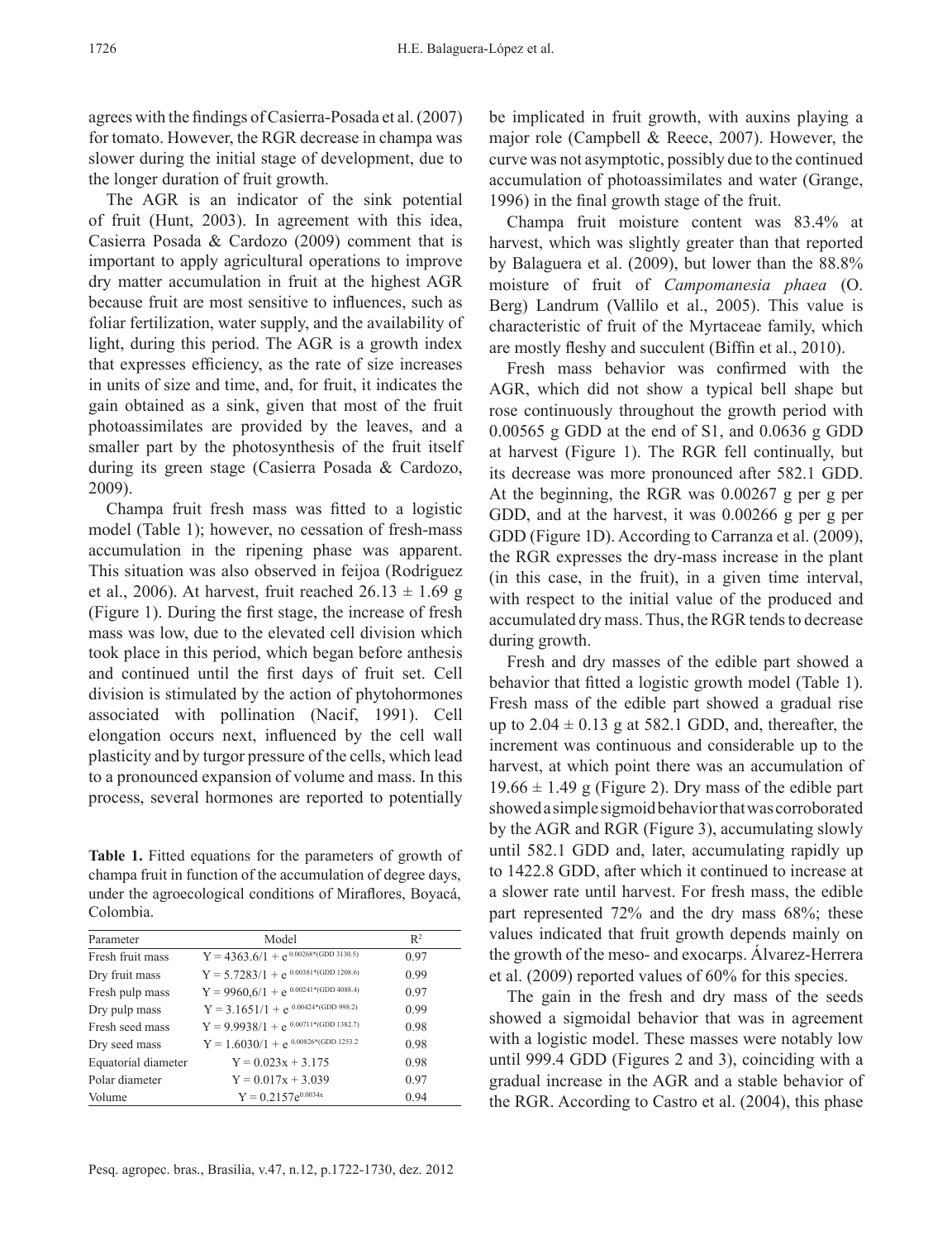corresponds to cell division, and during this stage, the histodifferentiation and morphogenesis of the seed accompany extensive cell divisions by the unicellular zygote, with the resulting cells differentiating to form the embryo. The second phase of development was that of accelerated growth ending at 1422.8 GDD (138 DAF), a phase characterized by the accumulation of both endosperm reserves and water (Castro et al., 2004). During this phase, the AGR reached its highest point (1248.19 GDD) with 0.0033 g GDD, and the RGR showed its greatest decrease (Figure 3). Thereafter, growth was again slow until 1489.1 GDD, reaching its maximum values at  $6.47 \pm 0.28$  g and  $1.37 \pm 0.04$  g for the fresh and dry mass, respectively (Figures 2 and

3). During this phase, the vacuoles shrank as storage

compounds accumulated, and dry matter weight increased, while the seed development ended in a phase of preprogrammed desiccation characterized by a loss of fresh mass (Castro et al., 2004), however, this latter phase was not observed in champa fruit.

Seeds represent 28% of fruit fresh mass and 32% of dry mass. These values indicate the high proportion of the seeds in relation to the edible part. Alvarez-Herrera et al. (2009) found values of approximately 40% for both masses for this species, which, combined with their values for the edible proportion, indicate that genetic, weather, and management factors may influence the distribution of photoassimilates in the champa fruit.

Polar (PD) and equatorial (ED) champa fruit diameters increased linearly with GDD, but the ED



**Figure 2.** Behavior of pulp fresh matter mass (A), diameters (B), fresh matter mass of seeds (C), and volume (D) during the growth of champa fruit (*Campomanesia lineatifolia*), in function of the accumulation of degree days, under the agroecological conditions of Miraflores, Boyacá, Colombia, 2009. Vertical bars indicate standard error (n=10). Stages of development: S1, cell division; S2, cell elongation; S3, maturation.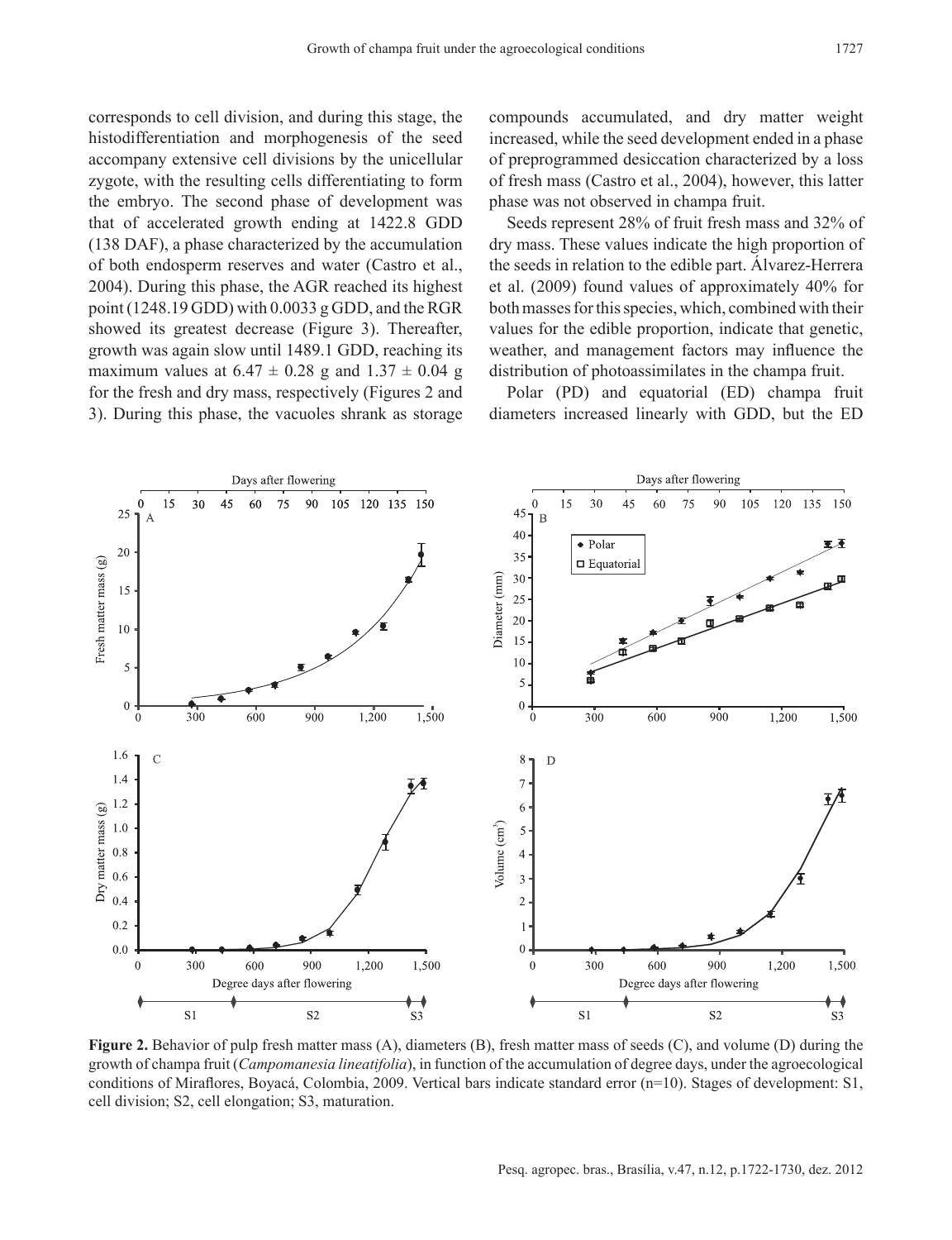exceeded the PD, a characteristic corresponding to a round, slightly oblate berry. ED showed 0.023 mm GDD increase, while that of PD was 0.017 mm GDD. At harvest, ED was  $38.1 \pm 0.99$  mm, and PD was  $29.8 \pm 0.67$  mm (Figure 2). In contrast to this result, in *E. stipitata*, the fruit diameter fitted a logistic model indicating a simple sigmoid growth (Hernández et al., 2007), while in guava, fruit diameter was shown as a double sigmoid (Mercado‑Silva et al., 1998). In *Campomanesia pubescens*, these dimensions were in keeping with a quadratic function (Silva et al., 2009).

In contrast, Bertin et al. (2003) stated that the diameter increase results from an accelerated cell multiplication, as a consequence of continuous division located in the meristematic regions, leading to an increase in the number of fruit tissue layers. An increase in fruit size has been reported to be due to the influx of solutes and water into the cell vacuoles, which provide the necessary space for solute storage and exert pressure against the cell walls that causes turgor, resulting in the stretching of the tissue (Gamarra Rojas & Medina 1997).

Champa fruit volume showed an exponential behavior, characterized by a gentle increase up to 719.2 GDD, and an accelerated rise up to a value of  $28.44 \pm 1.79$  cm<sup>3</sup> at harvest (Figure 2).

Among the factors that significantly contribute to the increase of fruit volume are growth regulators, such as gibberellins, which are responsible for cellular expansion (Campbell & Reece, 2007). In contrast, Casierra‑Posada et al. (2007) state that fruit have a high-sink potential, meaning that they take from the plant a range of substances which they transform and convert into their components, namely, molecules with complex structures that are essentially different from those which the plant obtains from the medium.



**Figure 3.** Behavior of pulp dry matter mass (A), seed dry matter mass (B), absolute (AGR) and relative growth rate (RGR) of pulp dry matter mass (C), AGR and RGR of seed dry matter mass (C, D) during the growth of the champa fruit (*Campomanesia lineatifolia*), in function of the accumulation of degree days, under the agroecological conditions of Miraflores, Boyacá, Colombia, 2009. Vertical bars indicate standard error  $(n=10)$ . Stages of development: S1, cell division; S2, cell elongation; S3, maturation.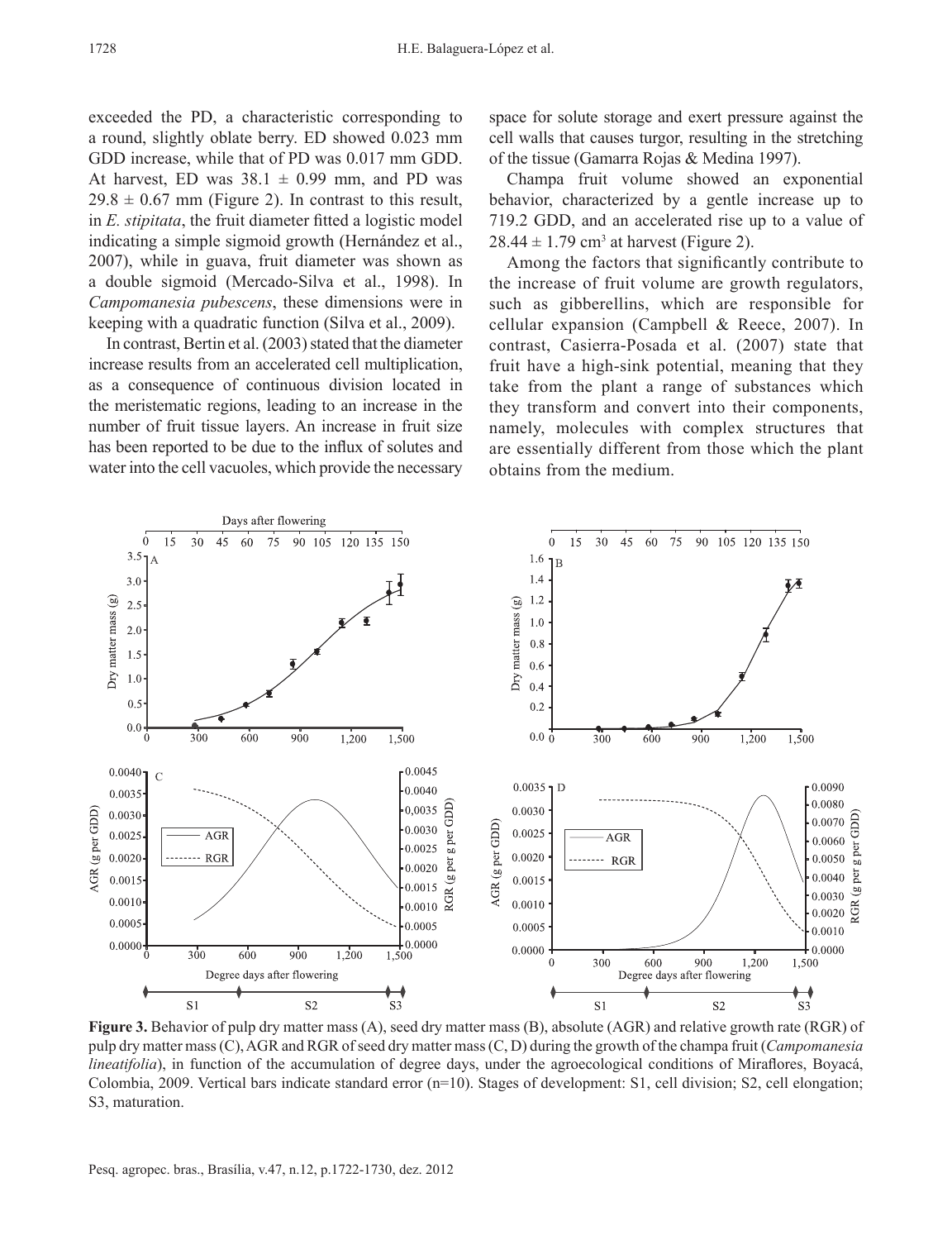### **Conclusions**

1. Total duration from flowering to fruit harvest is 1489.1 GDD in 145 days, with three stages of development: S1, with a slow growth, which ends at 582.1 GDD; S2, with a rapid growth phase and the highest value of AGR, ending at 1422.8 GDD; and S3, which corresponds to the ripening phase.

2. Dry and fresh matter masses of champa fruit and seeds show a simple sigmoid growth behavior that fit a logistic growth model; at harvest, fresh and dry matter masses are  $26.13 \pm 1.69$  and  $4.13 \pm 0.45$  g, respectively.

3. The equatorial and polar diameters increase linearly with GDD; the equatorial diameter is always greater than the polar diameter, which characterizes champa fruit shape as a slightly flattened round berry.

4. Fruit volume increases exponentially, with a notably rapid growth during the final phase of development.

#### **Acknowledgments**

To the Universidad Nacional de Colombia, for financial support; to the Universidad Pedagógica y Tecnológica de Colombia and the "Jóvenes Investigadores Virginia Gutiérrez" program of the Departamento Administrativo de Ciencia, Tecnología e Innovación de Colombia, for financing H.E. Balaguera.

#### **References**

ALMANZA, P.J.; QUIJANO‑RICO, M.A.; FISCHER, G.; CHAVES, C.B.; BALAGUERA‑LÓPEZ, H.E. Physicochemical characterization of ´Pinot Noir` grapevine (*Vitis vinifera* L.) fruit during its growth and development under high altitude tropical conditions. **Agronomía Colombiana**, v.38, p.173‑180, 2010.

ÁLVAREZ‑HERRERA, J.G.; GALVIS, J.A.; BALAGUERA‑LÓPEZ, H.E. Determinación de cambios físicos y químicos durante la maduración de frutos de champa (*Campomanesia lineatifolia* R. & P.). **Agronomía Colombiana**, v.27, p.253‑259, 2009.

BALAGUERA, H.E. **Estudio del crecimiento y desarrollo del fruto de champa (***Campomanesia lineatifolia* **R & P) y determinación del punto óptimo de cosecha**. 2011. 152p. Tesis (Maestría) ‑ Universidad Nacional de Colombia, Bogotá.

BALAGUERA, H.E.; ÁLVAREZ, J.G.; BONILLA, D.C. Crecimiento y desarrollo del fruto de champa (*Campomanesia lineatifolia* Ruiz & Pavón). **Revista UDCA Actualidad y Divulgación Científica**, v.12, p.113‑123, 2009.

BERTIN, N.; GÉNARD, M.; FISHMAN, S. A model for an early stage of tomato fruit development: cell multiplication and cessation of the cell proliferative activity. **Annals of Botany**, v.92, p.65‑72, 2003.

BIFFIN, E.; LUCAS, E.J.; CRAVEN, L.A.; DA COSTA, I.R.; HARRINGTON, M.G.; CRISP, M.D. Evolution of exceptional species richness among lineages of fleshy‑fruited Myrtaceae. **Annals of Botany**, v.106, p.79‑93, 2010.

CAMPBELL, N.A.; REECE, J.B. **Biología**. 7.ed. Madrid: Panamericana, 2007. 1532p.

CAÑIZARES A.; LAVERDE, D.; PUESME, R. Crecimiento y desarrollo del fruto de guayaba (*Psidium guajava* L.) en Santa Bárbara, Estado Monagas, Venezuela. **Revista UDO Agrícola**, v.3, p.34‑38, 2003.

CARRANZA, C.; LANCHERO, O.; MIRANDA, D.; CHAVES, B. Análisis del crecimiento de lechuga (*Lactuca sativa* L.) ´Batavia` cultivada en un suelo salino de la Sabana de Bogotá. **Agronomía Colombiana**, v.27, p.41‑48, 2009.

CASIERRA POSADA, F.; CARDOZO, M. Análisis básico del crecimiento en frutos de tomate (*Lycopersicon esculentum* Mill. cv. Quindío) cultivado a campo abierto. **Revista Facultad Nacional de Agronomía, Medellín**, v.62, p.4815‑4822, 2009.

CASIERRA‑POSADA, F.; CARDOZO, M.; CÁRDENAS‑ HERNÁNDEZ, J.F. Análisis del crecimiento en frutos de tomate (*Lycopersicon esculentum* Mill.) cultivados bajo invernadero. **Agronomía Colombiana**, v.25, p.299‑305, 2007.

CASTRO NETO, M.T.; REINHARDT, D.H. Relações entre parâmetros de crescimento do fruto da manga cv. Haden. **Revista Brasileira de Fruticultura**, v.25, p.36‑38, 2003.

CASTRO, R.D.; BRADFORD, K.J.; HILHORST, H.W.M. Desenvolvimento de sementes e conteúdo de água. In: FERREIRA, A.G.; BORGHETTI, F. (Ed.). **Germinação**: do básico ao aplicado. Porto Alegre: Artmed, 2004. p.51‑67.

GAMARRA ROJAS, G.; MEDINA, M. Growth of the yellow passion fruit. **Fruits**, v.52, p.16‑26, 1997.

GODOY, C.; MONTERUBBIANESI, G.; TOGNETTI, J. Analysis of highbush blueberry (*Vaccinium corymbosum* L.) fruit growth with exponential mixed models. **Scientia Horticulturae**, v.115, p.368‑376, 2008.

GRANGE, R. Crecimiento del fruto. En: AZCÓN‑BIETO, J.; TALÓN, M. (Ed.). **Fisiología y bioquímica vegetal**. Madrid: Interamericana ‑ McGraw‑Hill, 1996. p.449‑462.

HERNÁNDEZ, M.S.; MARTÍNEZ, O.; FERNÁNDEZ‑TRUJILLO, J.P. Behavior of arazá (*Eugenia stipitata* Mc Vaugh) fruit quality traits during growth, development and ripening. **Scientia Horticulturae**, v.111, p.220‑227, 2007.

HUNT, R. **Basic growth analysis**: plant growth analysis for beginners. Boston: Unwin Hyman, 1990. 112p.

HUNT, R. Growth analysis, individual plants. In: THOMAS, B.; MURPHY, D.J.; MURRAY, D. (Ed.). **Encyclopedia of applied plant sciences**. Londres: Academic Press, 2003. p.579‑588.

MERCADO‑SILVA, E.; BENITO‑BAUTISTA, P.; GARCÍA‑VELASCO, M. de los A. Fruit development, harvest